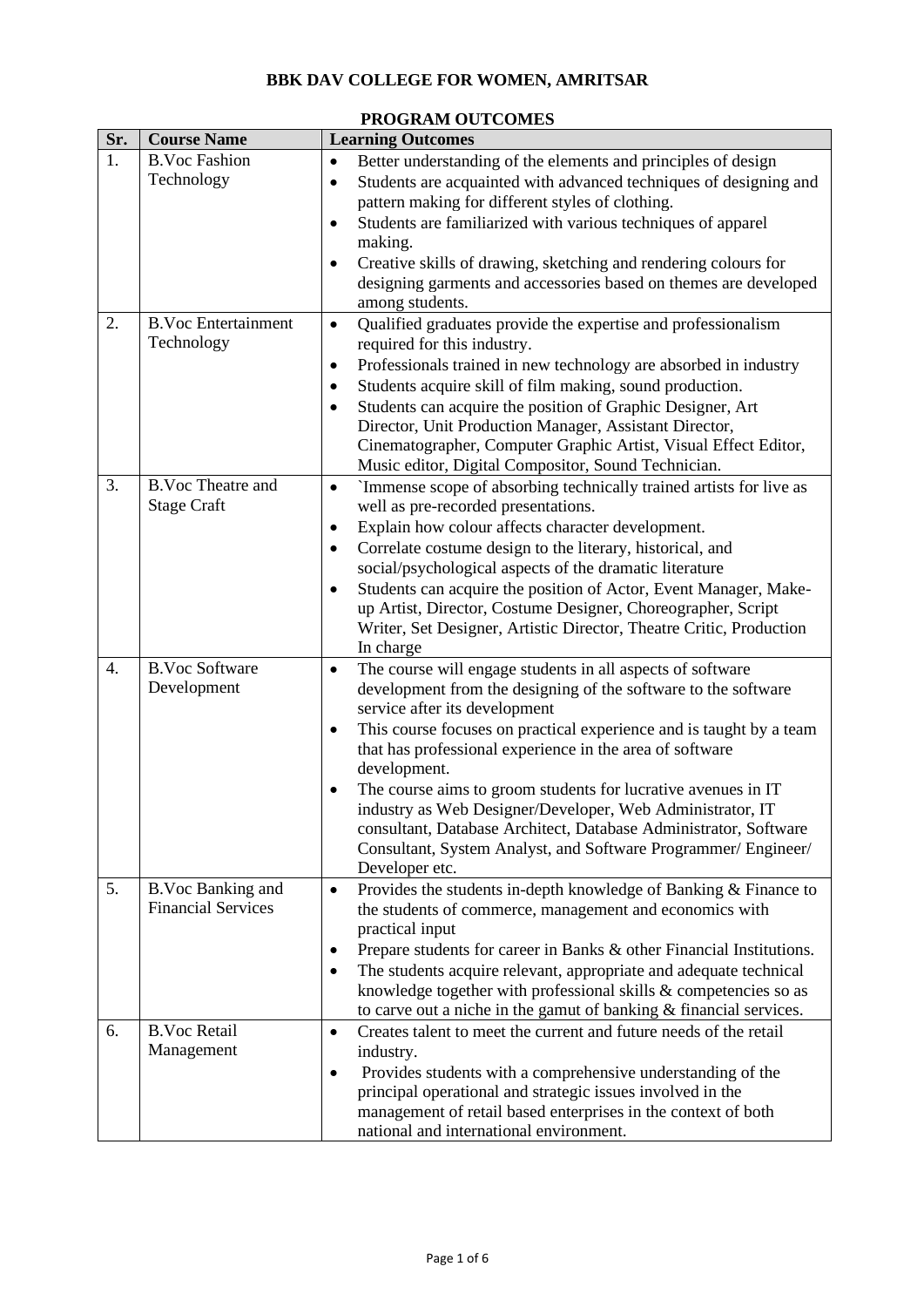| Sr.        | <b>Course Name</b>                                          | <b>Learning Outcomes</b>                                                                                                                                                                                                                                                                                                                                                                                                                                                                                                                                                                                                                                                                                                                       |  |
|------------|-------------------------------------------------------------|------------------------------------------------------------------------------------------------------------------------------------------------------------------------------------------------------------------------------------------------------------------------------------------------------------------------------------------------------------------------------------------------------------------------------------------------------------------------------------------------------------------------------------------------------------------------------------------------------------------------------------------------------------------------------------------------------------------------------------------------|--|
|            |                                                             | Students can acquire the profession of Area Manager, District<br>$\bullet$<br>Manager, Brand Manager, HR Manager, Retail Buyer, Sales<br>Executive, Travel Agent etc.                                                                                                                                                                                                                                                                                                                                                                                                                                                                                                                                                                          |  |
| 7.         | B.Voc Beauty and<br>Fitness                                 | Provides integrated knowledge to maintain inner health<br>$\bullet$<br>Enhances external beauty through various professional therapies<br>$\bullet$<br>and makeover skills.<br>Introduces students to Skin Anatomy, Care & Analyzing<br>$\bullet$<br>Technique, Skin Treatments, Sanitation, Sterilization, Hair Care,<br>Professional Hair Dressing & Makeup Skills, Yoga & Fitness and                                                                                                                                                                                                                                                                                                                                                       |  |
| 8.         | <b>Bachelor of Arts</b>                                     | more.<br>Develops a comprehensive understanding of the theories and<br>$\bullet$<br>practice of language use.<br>Helps students demonstrate advanced critical thinking skills,<br>$\bullet$<br>inclusive of information literacy.<br>Enables students communicate to diverse audiences in a variety of<br>$\bullet$<br>contexts and genres.<br>Prepares students for a wide range of writing-related careers.<br>٠<br>Enables them to use, analyze, and learn communication<br>$\bullet$<br>technologies.<br>Helps students develop exceptional textual, visual, and verbal<br>$\bullet$<br>communication abilities.                                                                                                                           |  |
| 9.         | BA Hons. in English                                         | Helps strengthen the students' linguistic capabilities through both<br>$\bullet$<br>theoretical lessons and practical sessions.<br>Introduces enrolled students to the political, social, cultural,<br>$\bullet$<br>economic, and intellectual backgrounds of various periods in the<br>English literary history.<br>Helps candidates specialize in their chosen area by means of this<br>٠<br>discipline.<br>Offers a deep insight into the world of literature and enables<br>$\bullet$<br>students critically appreciate major literary works in the field of<br>literature.                                                                                                                                                                |  |
| 10.        | <b>Bachelors</b> of<br>Journalism and Mass<br>Communication | Develops journalistic and research skills through practical work,<br>$\bullet$<br>assignments, project reports, seminars, and workshops and<br>acquaints students with advanced journalism and media practices.<br>Develop multi-tasking skills required in the dynamic multi-media<br>٠<br>and convergent environment.<br>Acquaints students with the need to maintain an even balance<br>$\bullet$<br>between practical, theoretical and conceptual aspects of media<br>professions and lend them a critical understanding of the<br>communication package as a whole.<br>Offers appropriate grounding in the issues, ideas and challenges of<br>٠<br>21st century, thereby, broadening the world view of the future<br>media practitioners. |  |
| 11.<br>12. | B.Sc. (Medical)<br>B.Sc. (Non Medical)                      | Enables students acquire knowledge regarding Botany, Zoology,<br>٠<br>Chemistry, Biotechnology, Fish and Fisheries.<br>Helps students define and explain major concepts in the biological<br>$\bullet$<br>sciences.<br>Helps students recognize the relationship between structure and<br>٠<br>function at all levels: molecular, cellular, and organismal.<br>Offers biotechnology as another fast growing field which is more<br>$\bullet$<br>applicable in Industries and Hospitals.<br>Introduces students with disciplines such as Chemistry, Physics,<br>$\bullet$                                                                                                                                                                       |  |
|            |                                                             | Geography and Mathematics.                                                                                                                                                                                                                                                                                                                                                                                                                                                                                                                                                                                                                                                                                                                     |  |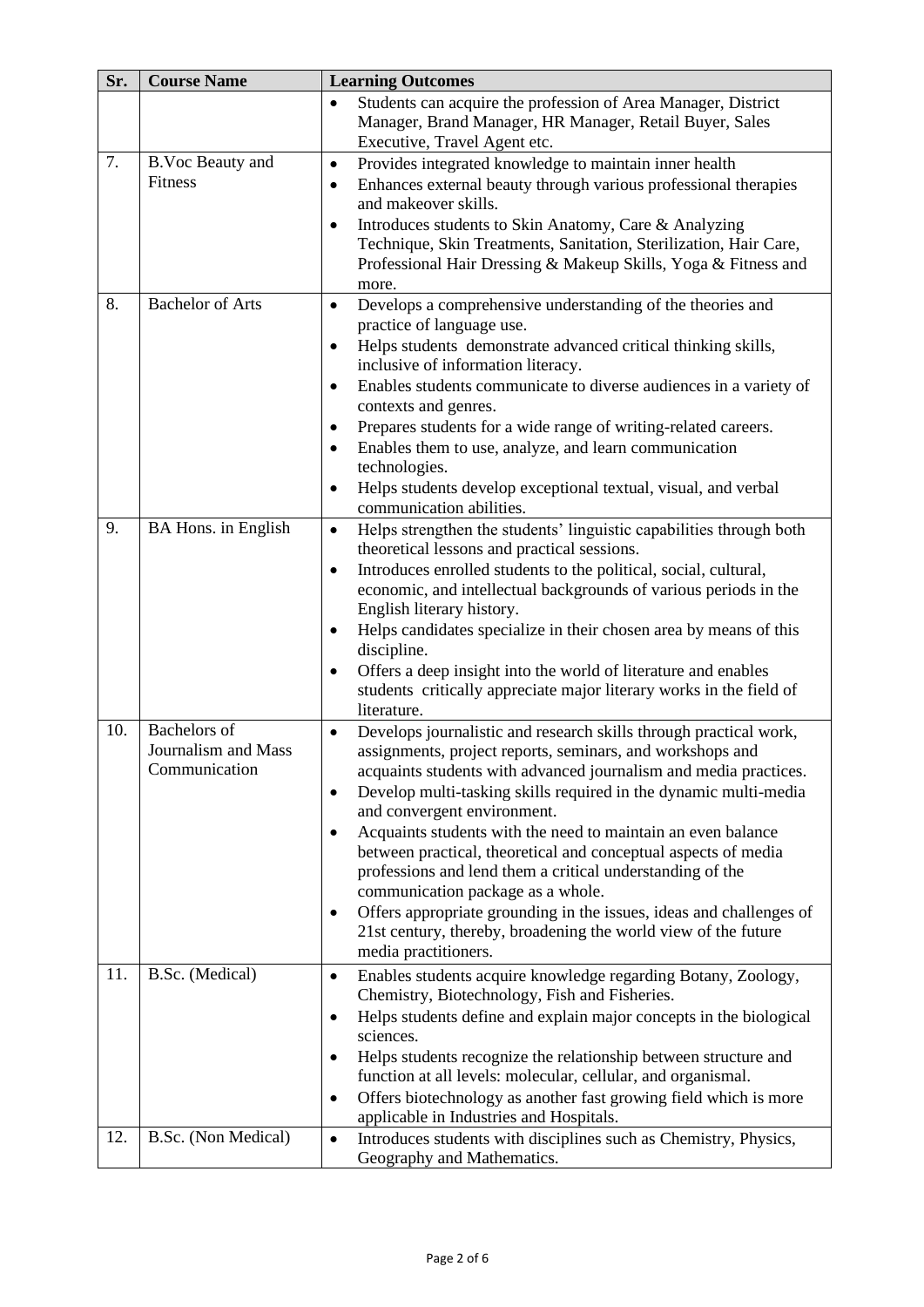| Sr. | <b>Course Name</b>         |           | <b>Learning Outcomes</b>                                                                             |
|-----|----------------------------|-----------|------------------------------------------------------------------------------------------------------|
|     |                            | $\bullet$ | Enables students demonstrate scientific knowledge of the core                                        |
|     |                            |           | physics principles in Mechanics, Electromagnetism, Modern                                            |
|     |                            |           | Physics, and Optics.                                                                                 |
|     |                            | ٠         | Helps them investigate and apply mathematical problems and                                           |
|     |                            |           | solutions in a variety of contexts related to science, technology,                                   |
|     |                            |           | business and industry, and illustrate these solutions using symbolic,                                |
|     |                            |           | numeric, or graphical methods.                                                                       |
|     |                            | $\bullet$ | The students acquire knowledge of Chemical Thermodynamics,                                           |
|     |                            |           | Kinetics, Electrochemistry, Atomic Structure, Organic Chemistry,                                     |
|     |                            |           | Spectroscopy and Skill in Industrial Chemistry.                                                      |
| 13. | <b>B.Sc. Biotechnology</b> | $\bullet$ | Helps students develop a firm foundation in the fundamentals of                                      |
|     |                            |           | cell biology and cytogenetics                                                                        |
|     |                            | $\bullet$ | Enable the students gain an insight into the metabolic processes                                     |
|     |                            |           | associated with the catabolism of carbohydrates, amino acids and                                     |
|     |                            |           | lipids                                                                                               |
|     |                            |           | It offers major scope in key areas like stem cell techniques, DNA                                    |
|     |                            |           | Vaccines, Tissue Culture, Protein Engineering, Immunological<br>Studies and many more.               |
| 14. | <b>BCA</b>                 |           | Provides a foundation of computing principles for effectively                                        |
|     |                            | $\bullet$ | using/managing information systems and enterprise software.                                          |
|     |                            | $\bullet$ | Helps students analyze the requirements for system development                                       |
|     |                            |           | and exposes students to business software and information systems.                                   |
|     |                            | $\bullet$ | Provides students with options to specialize in legacy application                                   |
|     |                            |           | software, system software or mobile applications.                                                    |
| 15. | <b>BSc IT</b>              | $\bullet$ | Enables the graduates to become successful professional by                                           |
|     |                            |           | demonstrating logical and analytical thinking abilities in the field of                              |
|     |                            |           | IT.                                                                                                  |
|     |                            | $\bullet$ | Helps them communicate effectively in interdisciplinary                                              |
|     |                            |           | environment, either independently or in team, and demonstrate                                        |
|     |                            |           | scientific leadership in academia and industry.                                                      |
|     |                            | $\bullet$ | Enables them in lifelong learning and professional development                                       |
|     |                            |           | through advanced degrees in information technology, discussion,                                      |
|     |                            |           | and professional studies.                                                                            |
| 16. | <b>B.Sc. Computer</b>      |           | Helps students learn communicating computing concepts and                                            |
|     | Science                    |           | solutions to bridge the gap between computing industry experts and                                   |
|     |                            |           | business leaders to create and initiate innovation                                                   |
|     |                            | $\bullet$ | Enables students effectively utilize their knowledge of computing                                    |
|     |                            |           | principles and mathematical theory to develop sustainable solutions                                  |
|     |                            |           | to current and future computing problems.<br>Exhibits their computing expertise within the computing |
|     |                            | ٠         | community through corporate leadership, entrepreneurship, and                                        |
|     |                            |           | advanced graduate study                                                                              |
|     |                            | $\bullet$ | Develops and implements solution based systems and processes                                         |
|     |                            |           | that address issues and improve existing systems within a                                            |
|     |                            |           | computing based industry.                                                                            |
| 17. | <b>B.Com</b>               | $\bullet$ | Helps students understand business and its role in society                                           |
|     |                            | ٠         | Enables them have an understanding of Business ethics and CSR                                        |
|     |                            | $\bullet$ | Ensures the comprehension of the business environment its various                                    |
|     |                            |           | dimensions                                                                                           |
|     |                            | $\bullet$ | Familiarizes the students with technology integration in business                                    |
|     |                            |           | and business research                                                                                |
| 18. | <b>BBA</b>                 | $\bullet$ | Development, the ability to comprehend economic development                                          |
|     |                            |           | regularities and processes of the national economy and to explain                                    |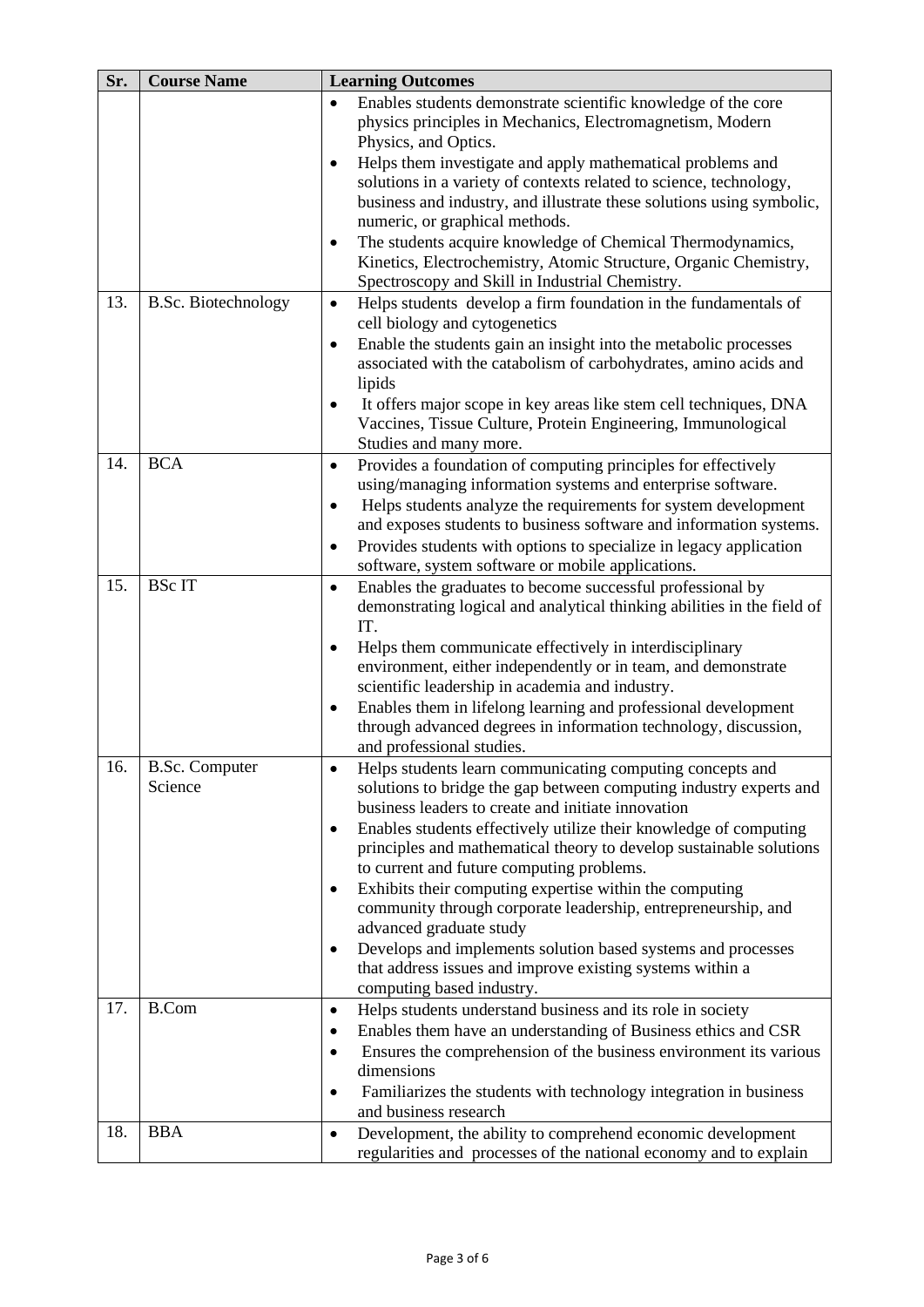| Sr. | <b>Course Name</b>          | <b>Learning Outcomes</b>                                                                                                                   |  |
|-----|-----------------------------|--------------------------------------------------------------------------------------------------------------------------------------------|--|
|     |                             | them, to take part in substantive discussions and to make decisions<br>according to changing circumstances;                                |  |
|     |                             | Inculcates the ability to apply the knowledge gained in the                                                                                |  |
|     |                             | entrepreneurial management according to the set operational and                                                                            |  |
|     |                             | strategic aims, to follow the implementation process, to make                                                                              |  |
|     |                             | decisions and adjustments for the optimization of operational and                                                                          |  |
|     |                             | strategic activities;                                                                                                                      |  |
|     |                             | Enables students carry out professional activity, to formulate,<br>٠                                                                       |  |
|     |                             | analyze information, and problems and to find solutions in one's                                                                           |  |
|     |                             | profession, using the scientific approach;<br>Ability to act ethically and to understand responsibility for the                            |  |
|     |                             | ٠<br>professional impact on the environment and society.                                                                                   |  |
| 19. | <b>BSc.</b> Economics       | Helps students get clear perspectives about social sciences and the<br>$\bullet$                                                           |  |
|     |                             | subject matter of Economics.                                                                                                               |  |
|     |                             | Helps students gain knowledge about fundamental of social<br>$\bullet$                                                                     |  |
|     |                             | science.                                                                                                                                   |  |
|     |                             | Imparts the knowledge about impact of various budgetary practices<br>٠                                                                     |  |
|     |                             | on the activities of the economy and welfare of the citizens.                                                                              |  |
|     |                             | Enables them to make quantitative assessment and analysis of<br>$\bullet$                                                                  |  |
|     |                             | economic variables.                                                                                                                        |  |
| 20. | <b>Bachelor</b> of Design   | Helps students to launch their career in both established and<br>$\bullet$                                                                 |  |
|     |                             | emerging creative industries like exhibition design and event                                                                              |  |
|     |                             | design, graphic and interpretation design,                                                                                                 |  |
|     |                             | Imparts knowledge about furniture, industrial and wearables design,<br>$\bullet$                                                           |  |
|     |                             | digital media design, interaction design and user experience design,                                                                       |  |
|     |                             | co-design, service design, and design management.                                                                                          |  |
|     |                             | Offers opportunities for diverse career paths in future industries<br>٠<br>such as design for health, food innovation, eco-tourism, social |  |
|     |                             | enterprise, and future trend forecasting (design futurist).                                                                                |  |
| 21. | <b>B.</b> Design Multimedia | Offers the knowledge about the design for print and the web media.<br>$\bullet$                                                            |  |
|     |                             | Helps students design software tools used by today's professionals.<br>٠                                                                   |  |
|     |                             | Enables them to understand the time-based art of moving image by<br>$\bullet$                                                              |  |
|     |                             | making action or animated films.                                                                                                           |  |
|     |                             | Imparts knowledge about model, design, texture, animate, light, and<br>$\bullet$                                                           |  |
|     |                             | render for 3D design.                                                                                                                      |  |
| 22. | <b>BFA Painting</b>         | Provides options to have good knowledge of painting and drawing<br>$\bullet$                                                               |  |
|     |                             | Makes the students become capable of preserving the Indian<br>$\bullet$                                                                    |  |
|     |                             | cultural heritage.                                                                                                                         |  |
|     |                             | Provides students the option to become drawing and painting<br>٠                                                                           |  |
| 23. | <b>BFA Applied Art</b>      | teacher.<br>$\bullet$                                                                                                                      |  |
|     |                             | Provides students the option to have excellent career opportunities<br>in the field of arts and culture.                                   |  |
|     |                             | Gives them the opportunity to become Teacher, Communication<br>٠                                                                           |  |
|     |                             | Specialist, Instructor, Graphics Designer, Visual Effects Supervisor                                                                       |  |
|     |                             | etc.                                                                                                                                       |  |
| 24. | <b>MA Fine Arts</b>         | Hone their creativity and skills with an aim to develop a distinct<br>$\bullet$                                                            |  |
|     |                             | style                                                                                                                                      |  |
|     |                             | Evaluate works of art in the context of various philosophical<br>$\bullet$                                                                 |  |
|     |                             | theories                                                                                                                                   |  |
|     |                             | Decipher the evolving notions about modernity by appreciating and<br>$\bullet$                                                             |  |
|     |                             | critically examining contemporary works.                                                                                                   |  |
| 25. | <b>MA</b> English           | Helps students develop a perspective on life.<br>$\bullet$                                                                                 |  |
|     |                             | Enables them to critically appreciate major literary works in the                                                                          |  |
|     |                             | field of literature.                                                                                                                       |  |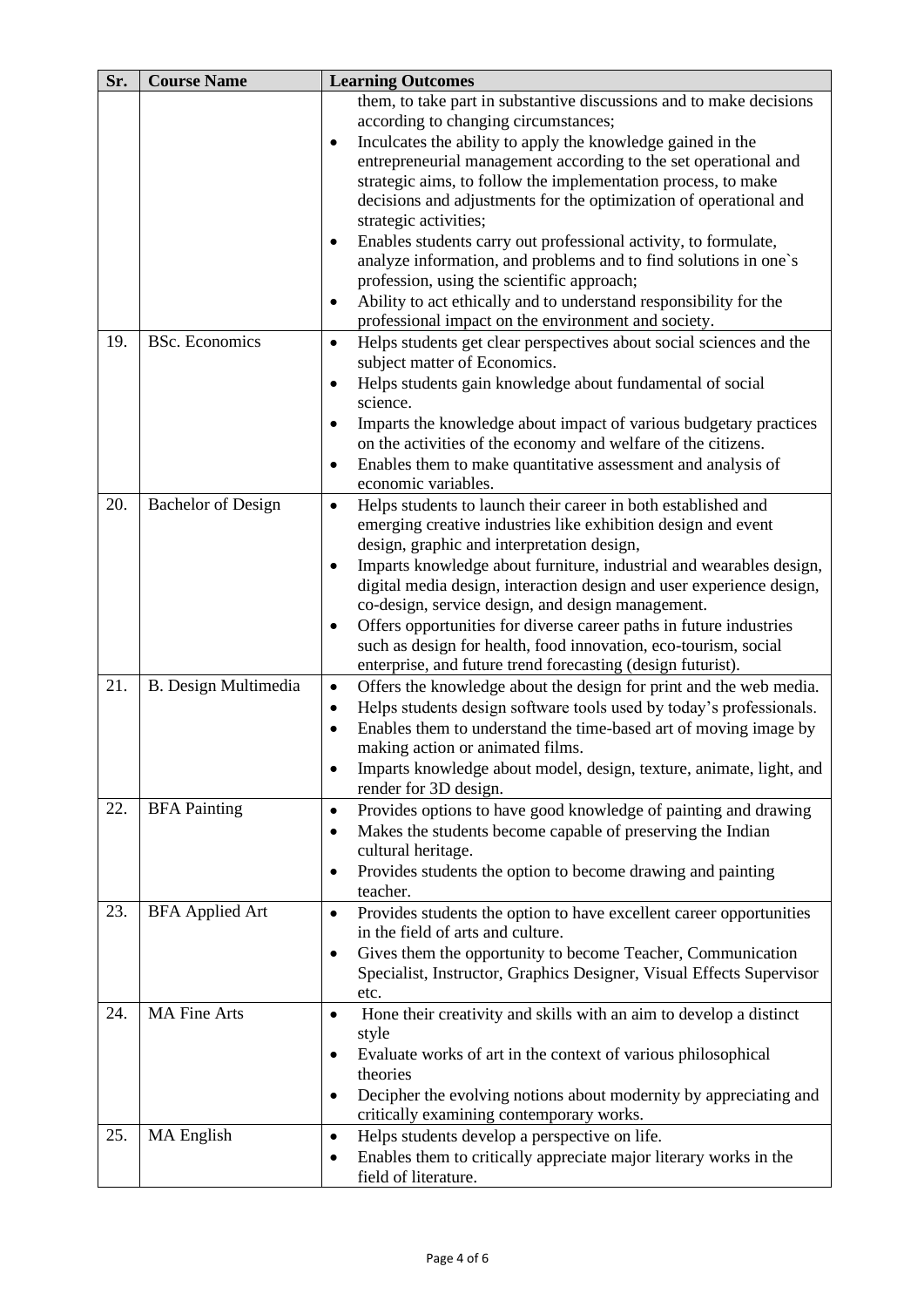| Sr. | <b>Course Name</b>              | <b>Learning Outcomes</b>                                                                                                                     |
|-----|---------------------------------|----------------------------------------------------------------------------------------------------------------------------------------------|
|     |                                 | Helps students improve their linguistic skills.<br>$\bullet$                                                                                 |
| 26. | MA Punjabi                      | Examines the relationship of literature with history, society, culture<br>$\bullet$<br>and human behaviour.                                  |
|     |                                 | Offers capacity to undertake professional content writing or<br>$\bullet$<br>creative writing.                                               |
|     |                                 | Apply research methods for meaningful research in language and<br>$\bullet$<br>literature                                                    |
| 27. | <b>MA</b> Tourism<br>Management | Recognizes and manages professional issues in organizations in<br>$\bullet$<br>tourism                                                       |
|     |                                 | Works in an independent and organised manner, sets goals, and<br>$\bullet$                                                                   |
|     |                                 | plans and implements solutions to diverse problems.<br>Helps students communicate the importance of ethical and<br>$\bullet$                 |
|     |                                 | responsible practices in tourism and hospitality and initiate efforts<br>to increase the level of responsible management in their profession |
|     |                                 | and/or organizations.                                                                                                                        |
| 28. | <b>MAJMC</b>                    | Demonstrates an understanding of mass communication concepts<br>$\bullet$<br>and its theories.                                               |
|     |                                 | Provides knowledge, Develops skills, teaches and reinforces<br>$\bullet$<br>attitudes and professional conduct.                              |
| 29. | M.Com                           | Acquaints students with conventional as well as contemporary<br>$\bullet$<br>areas in the discipline of Commerce.                            |
|     |                                 | Enables the students to conduct business, to take up accounting and<br>$\bullet$                                                             |
|     |                                 | auditing practices, role of regulatory bodies in corporate and                                                                               |
|     |                                 | financial sectors and to comprehend the nature of various financial<br>instruments.                                                          |
|     |                                 | Provides in-depth understanding of all core areas specifically<br>٠                                                                          |
|     |                                 | Advanced Accounting, International Accounting, Management,                                                                                   |
|     |                                 | Security Market Operations and Business Environment, Research                                                                                |
| 30. | M.Sc. Computer                  | Methodology and Tax planning.<br>Teaches work in a collaborative manner with others in the team,<br>$\bullet$                                |
|     | Science                         | contributing to the management, planning and implementation of a<br>computer system                                                          |
|     |                                 | Provides advance knowledge through innovation and knowledge<br>$\bullet$<br>creation in the field of computer science.                       |
|     |                                 | Offers career opportunities like teaching, banking, software<br>٠                                                                            |
|     |                                 | development etc.                                                                                                                             |
| 31. | M.Sc. Internet Studies          | Students acquire the potential knowledge about the web<br>$\bullet$<br>development                                                           |
|     |                                 | Imparts knowledge about every aspect of website designing and<br>$\bullet$<br>development.                                                   |
|     |                                 | Offers positions in web development organization and online<br>٠<br>marketing.                                                               |
| 32. | M.Sc. Fashion                   | Students refine and strengthen their individual creative vision as<br>$\bullet$                                                              |
|     | Designing                       | well as to address the challenge of designing for existing fashion                                                                           |
|     |                                 | brands.<br>Students understand the complexity of the fashion system at all<br>٠                                                              |
|     |                                 | levels                                                                                                                                       |
|     |                                 | They grow a mature awareness of various professions across its<br>$\bullet$<br>value chain and envisions the future of the Industry.         |
| 33. | M.Design (Multimedia)           | Helps students find positions in industries such as marketing and<br>$\bullet$                                                               |
|     |                                 | advertising                                                                                                                                  |
|     |                                 | Students produce solutions to specified briefs and build a potential<br>٠                                                                    |
|     |                                 | portfolio of work.                                                                                                                           |
|     |                                 | Imparts knowledge of creative and technical aspects of multimedia.                                                                           |